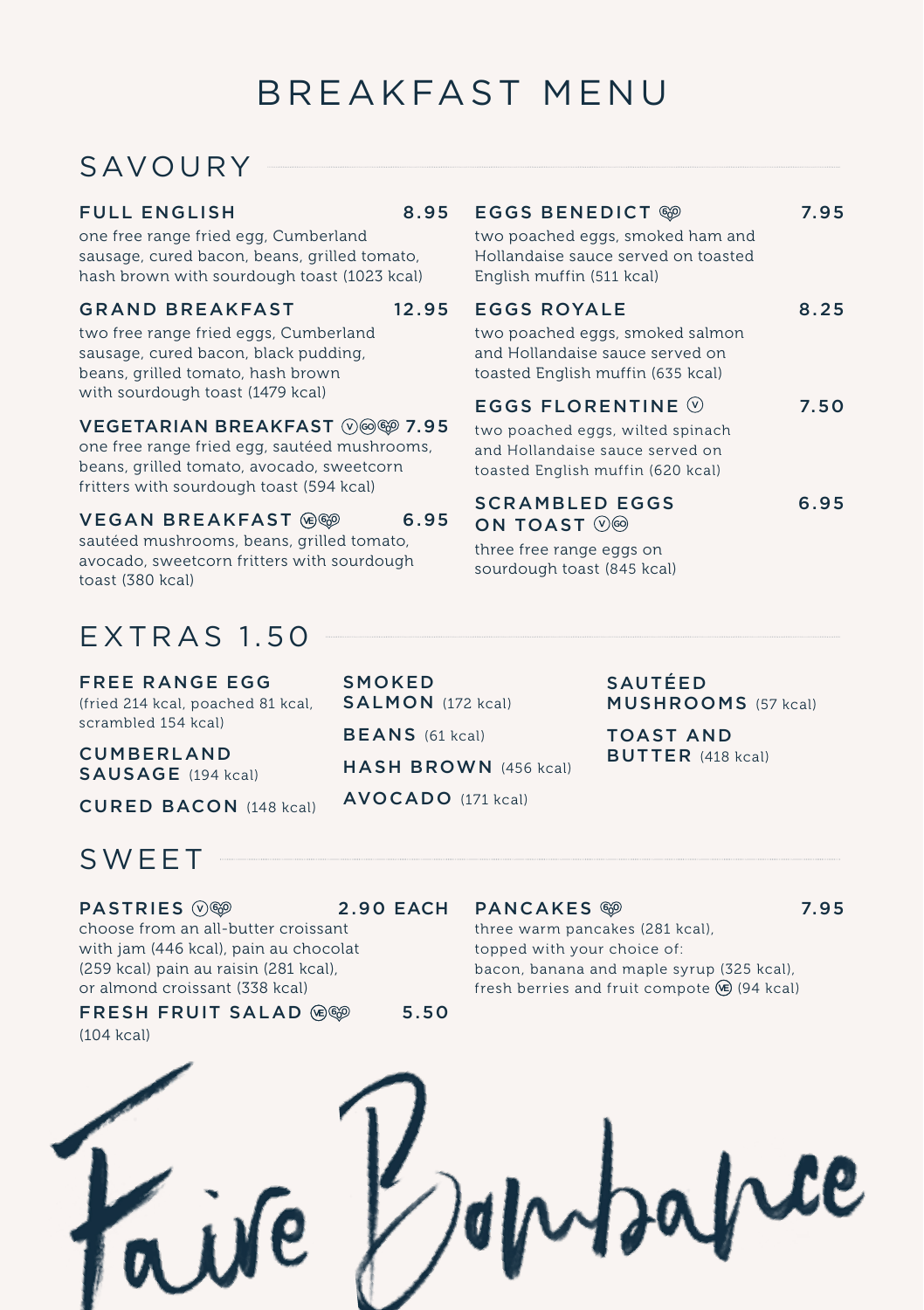# LUNCH MENU

SERVED 12:00 TILL 16:00

| All dishes served with your choice of fries © (270 kcal) or salad © (27 kcal)                                                                                                                                                       |       |
|-------------------------------------------------------------------------------------------------------------------------------------------------------------------------------------------------------------------------------------|-------|
| Upgrade to sweet potato fries (388 kcal) for 50p                                                                                                                                                                                    |       |
| <b>CROQUE MADAME</b><br>pulled ham hock & cheese toasted sandwich topped<br>with béchamel sauce and a fried egg (765 kcal)                                                                                                          | 11.95 |
| <b>CROQUE MONSIEUR ®</b><br>pulled ham hock & cheese toasted sandwich<br>topped with béchamel sauce (505 kcal)                                                                                                                      | 10.50 |
| <b>STEAK BAGUETTE</b><br>with Dijon mayonnaise, red onion chutney<br>and rocket (918 kcal)                                                                                                                                          | 13.50 |
| <b>CHICKEN BAGUETTE</b><br>with Dijon mayonnaise and baby gem lettuce (816 kcal)                                                                                                                                                    | 12.50 |
| <b>CAMEMBERT BAGUETTE</b> $\circledcirc$<br>baby gem lettuce, plum tomato<br>and red onion chutney (748 kcal)                                                                                                                       | 11.95 |
| FRENCH ROLLED OMELETTE $\oslash$ $\otimes$ $\oslash$ (362 kcal) 13.50<br>three free-range eggs with your choice of fillings:<br>cheese (125 kcal) - ham (47 kcal) - tomatoes (57 kcal)<br>- mushrooms (57 kcal) - spinach (70 kcal) |       |
| STEAK FRITES @<br>502 minute steak with balsamic, roasted shallot and<br>garlic butter - best served pink (331 kcal)                                                                                                                | 13.50 |
| Please inform team members of any<br><b>CAFE ROUGE</b><br>distance and allergen requirements                                                                                                                                        |       |

dietary and allergen requirements.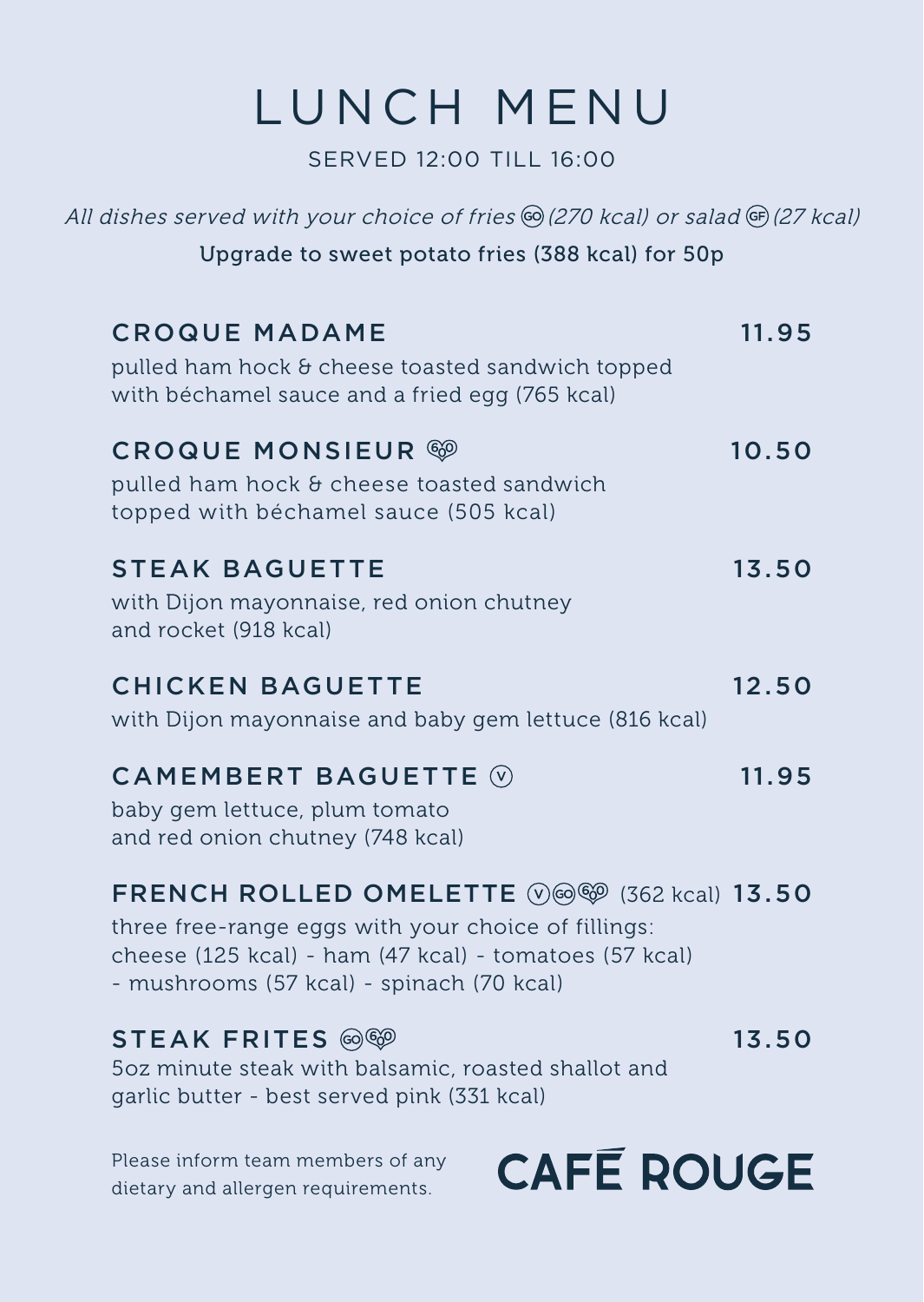| We've taken our favourite dishes from France and      |
|-------------------------------------------------------|
| brought them back for you, with our own spin. We hope |
| you enjoy them as much as we did finding them.        |

Good company is best enjoyed the same way you enjoy a good meal, often and with wine.

| <b>BREAD AND OLIVES</b>                                                                                                                                                                                                                              |       |
|------------------------------------------------------------------------------------------------------------------------------------------------------------------------------------------------------------------------------------------------------|-------|
| OLIVES (@@@@<br>plump, juicy, large green Giaraffa olives (167 kcal)                                                                                                                                                                                 | 3.50  |
| <b>GARLIC FLATBREAD</b> $\circledcirc$<br>sourdough flatbread covered in garlic butter (949 kcal)<br>Add cheese for £1.50 (plus 125 kcal)                                                                                                            | 5.95  |
| <b>STARTERS</b>                                                                                                                                                                                                                                      |       |
| FRENCH ONION SOUP @<br>the rustic Parisian classic, served with melted cheese croûtons (407 kcal)<br>AN ORIGINAL Originates from the 18th century. On our menu since 1989                                                                            | 6.95  |
| CHICKEN LIVER PÂTÉ <sup>◎</sup><br>served with red onion chutney and baguette (708 kcal)                                                                                                                                                             | 6.95  |
| GARLIC MUSHROOMS W@@<br>in cèpe and garlic sauce, on toasted sourdough - earthy and lovely in equal measure (394 kcal)                                                                                                                               | 6.75  |
| KING PRAWNS @<br>big, juicy shell-on prawns in white wine, garlic and chilli<br>with baguette on the side for dipping (689 kcal)                                                                                                                     | 8.50  |
| New SCALLOPS (⊕) ®<br>baked in garlic and parsley butter with a crunchy Parmesan crumb (345 kcal)<br>PAIR WITH Sancerre, Les Collinettes, Joseph Mellot                                                                                              | 9.50  |
| CALAMARI<br>lightly dusted squid with a lemon and garlic mayonnaise - melt in your mouth good (631 kcal)                                                                                                                                             | 7.75  |
| $\mathcal{N}_{\epsilon\omega}$ <code>VEGETABLE</code> TARTINE $\langle\mathbf{e}\rangle$<br>toasted sourdough topped with sun-dried tomato tapenade,<br>ribboned courgette, artichoke and vegan goats' cheese (769 kcal)                             | 6.50  |
| $\mathcal{N}_{\epsilon\omega}$ whole baked camembert $\circledcirc$<br>Isigny Camembert served with baguette, crudités and red onion<br>chutney - you choose if you share it or not (1066 kcal)                                                      | 9.95  |
| SALADS                                                                                                                                                                                                                                               |       |
| <b>NICOISE</b> 的<br>chargrilled Yellowfin tuna, new potatoes, green beans, baby plum tomatoes, red onion,<br>anchovies, black olives and a soft boiled free range egg - we love a runny yolk (408 kcal)<br>PAIR WITH CoteJUX VIrols en Provence Rose | 14.95 |
| <b>CHICKEN CAESAR</b> @<br>grilled chicken on a bed of baby gem lettuce with croûtons, Caesar dressing, anchovies<br>and Parmesan shavings - the anchovies make all the difference (775 kcal)                                                        | 14.50 |
| $\mathbb{N}_{\epsilon\omega}$ LENTIL AND SQUASH $\circledcirc\circledcirc\circledcirc$<br>lentils, roast squash, baby plum tomatoes, red onion, mixed leaves, fresh herbs<br>and toasted pumpkin seeds (215 kcal).                                   | 11.50 |
| Add a topping of your choice for £3: Vegan Goats' Cheese (152 kcal), Grilled Chicken (207 kcal)                                                                                                                                                      |       |

Fresh and light, but still filling and packed with flavour

 $\circledR$  Suitable for vegetarians.  $\circledR$  Suitable for vegans.  $\circledR$  Gluten-free.

Can be made gluten-free on request. Under 600 calories

Full allergen menus available on our website. Scan the QR code to view. Please let your server know if you have any allergens or dietary requirements, and what they are so that they can assist you with any ingredient queries. All of our dishes are prepared and cooked in kitchens where allergen ingredients (e.g. nuts, flour, etc.) are commonly used, and we therefore cannot guarantee our<br>dishes will be free from traces of these products. All dishes may contain ingredients not list are average weight before cooking. All prices include VAT at the current rate.

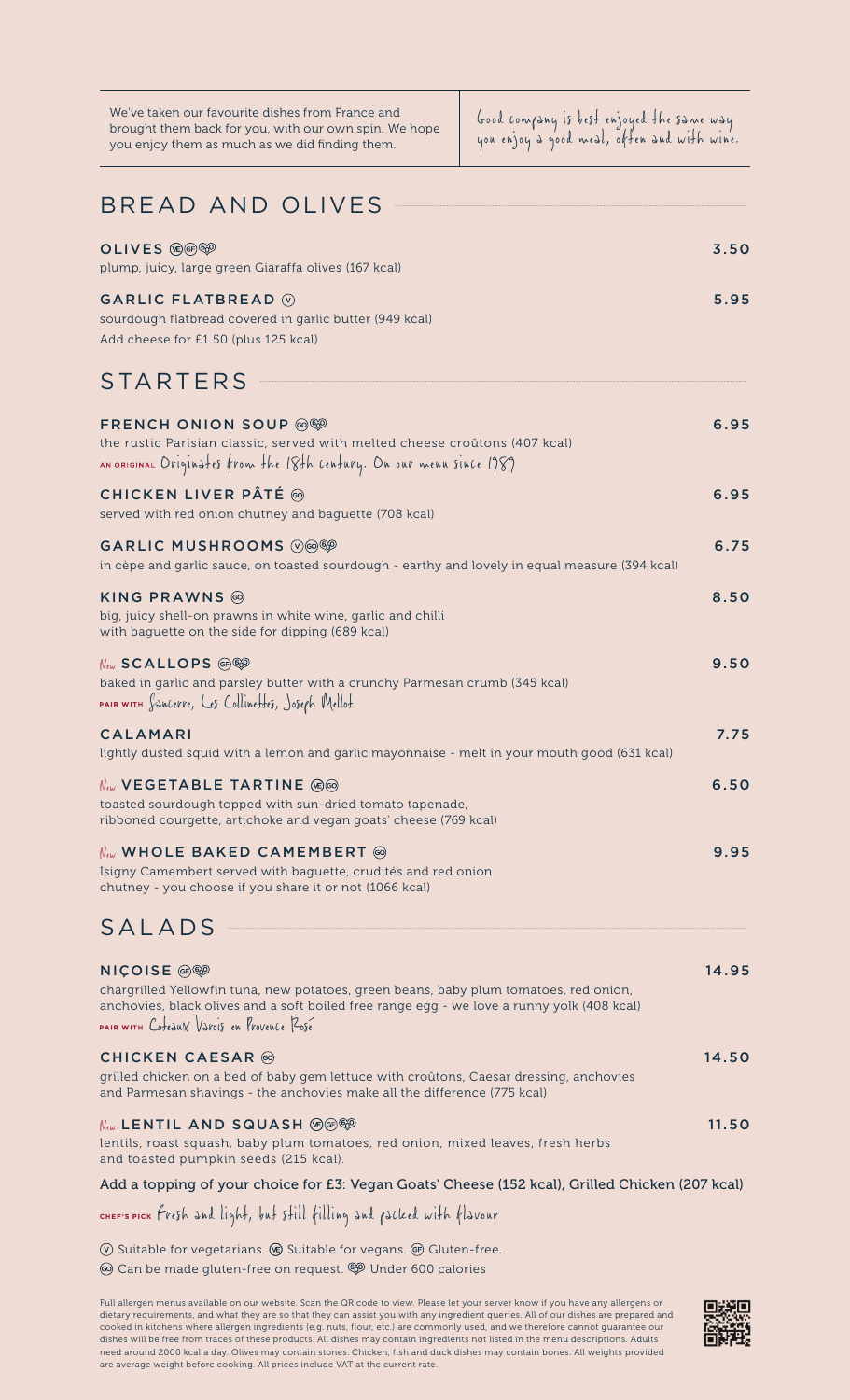THE ORIGINA,

#### **FRENCH EXPERIENCE**

**EST 1989** 

### MAINS

#### BEEF BOURGUIGNON <sup>®</sup> 16.95

originating from provincial Burgundy slow-cooked beef in red wine sauce with bacon lardons, pearl onions, carrots and chestnut mushrooms. Served with herb-mashed potato (461 kcal) an original A dish designed to make you feel good inside

#### $MUSSELS \textcircled{9}$  14.95

succulent Shetland mussels, steamed to order in a moreish white wine, garlic, and cream sauce (375 kcal). Served with fries (270 kcal) or baguette (267 kcal)

#### SALMON 15.95

oven baked and served with buttered seasonal vegetables, Anna potatoes and a rich Béarnaise sauce (783 kcal)

POULET BRETON @ 14.95

chicken suprême served in a herb and wine sauce with mushrooms, courgettes and leeks. Served with roasted new potatoes, Chantenay carrots and radishes (1166 kcal) Sainte Marie des Crozes en Rébellion Pinot Noir

## FROM THE GRILL

Everything from our grill is served with your choice of fries  $\textcircled{a}(270 \text{ kcal})$  or salad  $\textcircled{e}(27 \text{ kcal})$ .

Upgrade to sweet potato fries (388 kcal) for 50p

| 7oz FILLET ◎ <sup>699</sup>                         | 25.95 |
|-----------------------------------------------------|-------|
| with balsamic, roasted shallots (237 kcal)          |       |
| CHEF'S PICK Succulent and melt-in-your-mouth tender |       |

8oz SIRLOIN @@ 20.95 with balsamic, roasted shallots (336 kcal)

### $N_{\text{ew}}$  10oz RIB EYE @ $\circledcirc$  27.95

with balsamic, roasted shallots (504 kcal) Choose your steak sauce from the following:

Garlic butter @(60 kcal) - Béarnaise @ (158 kcal) – Peppercorn (58 kcal)

### New CAULIFLOWER STEAK (®<sup>©©</sup>13.50

served with red pepper hummus, toasted chickpeas, and refreshing pomegranate (399 kcal) PAIR WITH Sainte Marie des Crozes en Rébellion Pinot Noir

## SIDES

### FRIES (270 kcal) 4.00 SWEET POTATO FRIES (388 kcal) 5.00 GARDEN SALAD (27 kcal) 4.00 CREAMED SPINACH (767 kcal) 4.00

### DEMI POULET @ 14.75

half roast chicken marinated in garlic and herbs served with thyme jus and fries - simple and delicious (1159 kcal)

#### $N_{\text{ew}}$  BOUILLABAISSE  $\circledcirc$  17.95

mussels, prawns, red mullet and seabass in a saffron, pastis, tomato and fennel broth. Served with baguette and turmeric rouille (1093 kcal) CHEF'S PICK The frue faste of Marseille

#### DUCK CONFIT 16.75

Brittany duck leg with braised savoy cabbage, Anna potatoes and a classic cherry sauce - fall off the bone perfection (1068 kcal)

### $N_{\text{ew}}$  JACKFRUIT TAGINE  $\circledcirc\hspace{0.1cm}$  13.50

cooked with butternut squash, carrots, chickpea and sultanas. Served with couscous and topped with vegan mint yogurt, pomegranate and toasted almonds (515 kcal)

#### $N_{ew}$  BLACK TRUFFLE AND 15.95 CAMEMBERT BURGER

beef patty, melted Camembert, streaky bacon, Dijon and truffle mayonnaise in a brioche bun. It's love in a bun (1405 kcal)

#### New HARISSA AND EMMENTAL 14.50 BURGER<sup>®</sup>

beef patty, melted Emmental cheese, gherkins, crispy onions and harissa spiced mayonnaise, all in a brioche bun (1286 kcal)

#### GRILLED CHICKEN BURGER @ 13.95

succulent grilled chicken breast, red onion, tomato, crisp baby gem lettuce and Dijon mayonnaise, all in a brioche bun (372 kcal) PAIR WITH Pendenza Pinot Grigio

### $N_{ew}$  PRETZEL BURGER  $\circledcirc$  13.95

Beyond Meat™ burger with melted vegan Applewood cheese, crispy onions, sauerkraut and vegan mayonnaise, all in a pretzel bun. It's a meat-free dream (1123 kcal)

FRENCH BEANS (88 kcal) 4.00 CHARGRILLED BROCCOLI (203 kcal) 4.00 CAULIFLOWER 4.00 CHEESE (257 kcal)

Looking for something sweet? Ask our team for our Dessert Menu